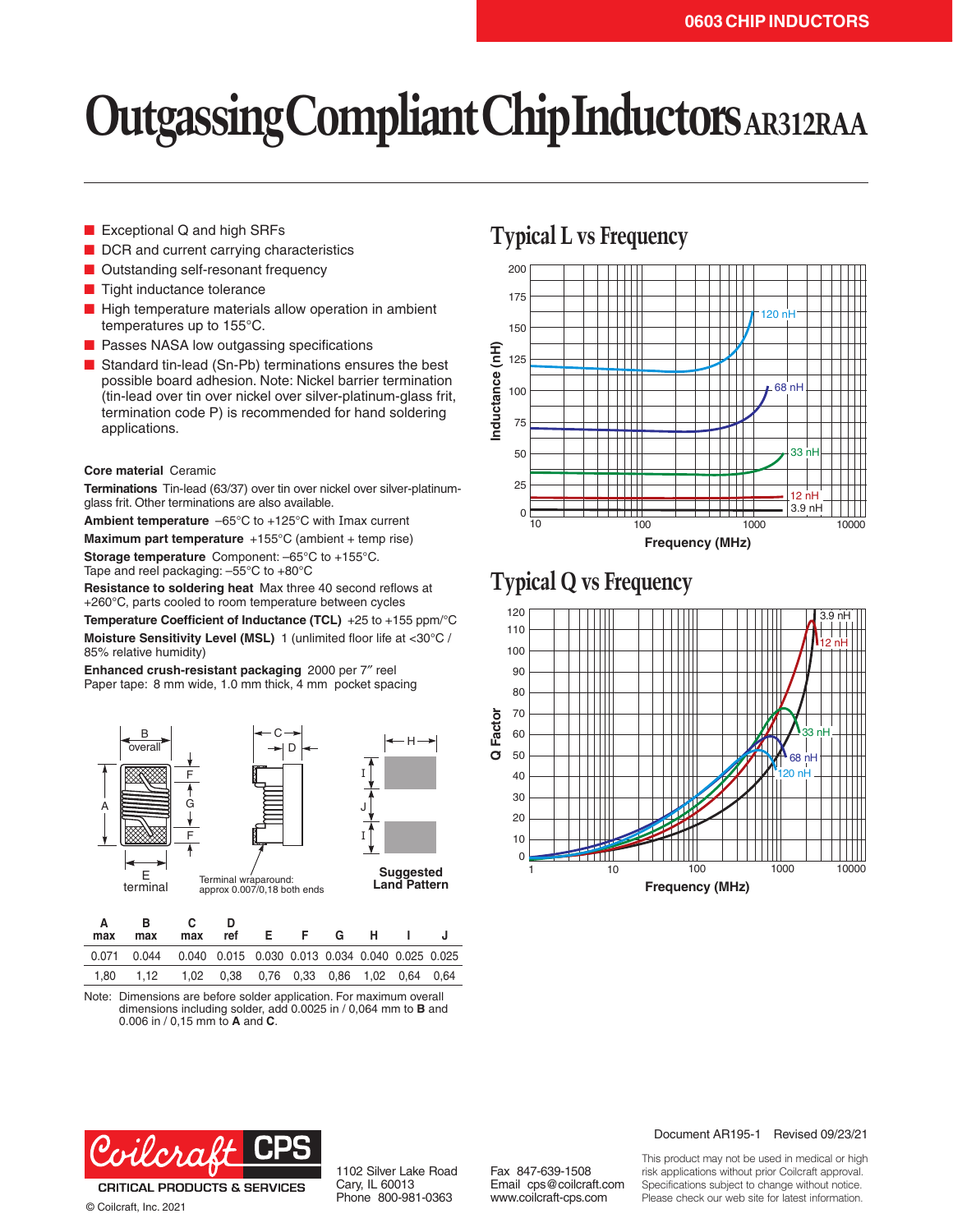# **AR312RAA Series (0603)**

|                             |                          |                |                  |                |       |                |       | <b>SRF</b>       | <b>DCR</b>       |      |
|-----------------------------|--------------------------|----------------|------------------|----------------|-------|----------------|-------|------------------|------------------|------|
|                             | Inductance <sup>2</sup>  | <b>Percent</b> | Q                | <b>900 MHz</b> |       | <b>1.7 GHz</b> |       | min <sup>4</sup> | $\mathbf{max}^5$ | Imax |
| Part number <sup>1</sup>    | (nH)                     | tolerance      | min <sup>3</sup> | $L$ typ        | Q typ | $L$ typ        | Q typ | (MHz)            | (Ohms)           | (mA) |
| AR312RAA1N6JPZ              | 1.6 @ 250 MHz            | 5              | 26               | 1.67           | 49    | 1.65           | 63    | >5000            | 0.022            | 700  |
| AR312RAA1N8JPZ              | 1.8 @ 250 MHz            | 5              | 21               | 1.83           | 35    | 1.86           | 50    | >5000            | 0.045            | 700  |
| AR312RAA3N3 PZ              | 3.3 @ 250 MHz            | 5,2            | 35               | 3.31           | 75    | 3.38           | 88    | >5000            | 0.045            | 700  |
| AR312RAA3N6 PZ              | 3.6 @ 250 MHz            | 5,2            | 18               | 3.72           | 53    | 3.71           | 65    | >5000            | 0.063            | 700  |
| AR312RAA3N9 PZ              | @ 250 MHz<br>3.9         | 5,2            | 20               | 3.95           | 49    | 3.96           | 67    | >5000            | 0.080            | 700  |
| AR312RAA4N3 PZ              | 4.3 @ 250 MHz            | 5,2            | 29               | 4.32           | 50    | 4.33           | 70    | >5000            | 0.063            | 700  |
| AR312RAA4N7 PZ6             | 4.7 @ 250 MHz            | 5,2            | 18               | 4.72           | 47    | 4.75           | 57    | >5000            | 0.116            | 605  |
| AR312RAA5N1 PZ <sup>6</sup> | 5.1 @ 250 MHz            | 5,2            | 20               | 4.93           | 47    | 4.95           | 56    | >5000            | 0.140            | 510  |
| AR312RAA5N6 PZ              | 5.6 @ 250 MHz            | 5,2,1          | 25               | 5.77           | 63    | 6.05           | 80    | 4760             | 0.075            | 700  |
| AR312RAA6N8 PZ              | 6.8 @ 250 MHz            | 5,2,1          | 28               | 6.75           | 60    | 7.10           | 81    | 4660             | 0.110            | 700  |
| AR312RAA7N5 PZ              | 7.5 @ 250 MHz            | 5, 2, 1        | 23               | 7.70           | 60    | 7.82           | 65    | 4320             | 0.106            | 700  |
| AR312RAA8N2 PZ              | 8.2 @ 250 MHz            | 5,2,1          | 26               | 8.25           | 82    | 8.37           | 87    | 3880             | 0.115            | 700  |
| AR312RAA8N7 PZ              | 8.7 @ 250 MHz            | 5,2,1          | 27               | 8.86           | 62    | 9.32           | 58    | 3680             | 0.109            | 700  |
| AR312RAA9N5 PZ              | $9.5 \& 250 \text{ MHz}$ | 5,2,1          | 22               | 9.70           | 59    | 9.92           | 61    | 4100             | 0.135            | 700  |
| AR312RAA10N PZ              | 10 @ 250 MHz             | 5,2,1          | 28               | 10.0           | 66    | 10.6           | 83    | 3860             | 0.130            | 700  |
| AR312RAA11N PZ              | 11 @ 250 MHz             | 5, 2, 1        | 26               | 11.0           | 53    | 11.5           | 56    | 3640             | 0.130            | 700  |
| AR312RAA12N PZ              | 12 @ 250 MHz             | 5,2,1          | 29               | 12.3           | 72    | 13.5           | 83    | 3220             | 0.130            | 620  |
| AR312RAA15N PZ              | 15 @ 250 MHz             | 5, 2, 1        | 28               | 15.4           | 64    | 16.8           | 89    | 3020             | 0.170            | 600  |
| AR312RAA16N PZ              | 16 @ 250 MHz             | 5,2,1          | 29               | 16.2           | 55    | 17.3           | 52    | 3040             | 0.170            | 600  |
| AR312RAA18N PZ              | 18 @ 250 MHz             | 5,2,1          | 29               | 18.7           | 70    | 21.4           | 69    | 2680             | 0.170            | 600  |
| AR312RAA22N PZ              | 22 @ 250 MHz             | 5,2,1          | 31               | 22.8           | 73    | 26.1           | 71    | 2380             | 0.190            | 560  |
| AR312RAA23N PZ              | 23 @ 250 MHz             | 5,2,1          | 39               | 24.1           | 71    | 28.0           | 67    | 2380             | 0.190            | 560  |
| AR312RAA24N PZ              | 24 @ 250 MHz             | 5,2,1          | 36               | 24.5           | 45    | 28.7           | 39    | 2380             | 0.190            | 560  |
| AR312RAA27N PZ              | 27 @ 250 MHz             | 5,2,1          | 32               | 29.2           | 74    | 34.6           | 65    | 2380             | 0.220            | 530  |

Continued on next page

1. When ordering, please specify **tolerance, termination** and **testing** codes:

#### **AR312RAAR27JSZ**

**Tolerance: F** = 1% **G** = 2% **J** = 5%

#### **Termination:** See **Notes about terminations**

**P** = Tin-lead (63/37) over tin over nickel over silverplatinum-glass frit.

- **C** = Tin-lead (63/37) over gold over nickel over moly-mag. **S** = Tin-lead (63/37) over leach-resistant silver-platinum-
- glass frit.
- **A** = Gold over nickel over moly-mag **L** = Silver-palladium-platinum-glass frit
- 

#### **Screening: Z** = Unscreened

- **H** = Coilcraft CP-SA-10001 Group A
- **F** = ESCC3201 (F4 operational life performed at 90°C)
- **1** = EEE-INST-002 (Family 3) Level 1
- **2** = EEE-INST-002 (Family 3) Level 2
- **3** = EEE-INST-002 (Family 3) Level 3
- **4** = MIL-STD-981 (Family 50) Class B
- **5** = MIL-STD-981 (Family 50) Class S
- Screening performed to the document's latest revision.
- Lot qualification (Group B) available.
- Testing T and U have been replaced with more detailed codes 4, 5, and 1, 2, 3, respectively. Codes T and U can still be used, if necessary. Custom testing also available.
- Country of origin restrictions available; prefix option G or F.
- 2. Inductance measured using a Coilcraft SMD-A test fixture and Coilcraft-provided correlation pieces with an Agilent/HP 4286A impedance analyzer or equivalent.
- 3. Q measured at the same frequency as inductance using an Agilent/ HP 4291A with an Agilent/HP 16197A test fixture or equivalents.
- 4. SRF measured using an Agilent/HP 8753ES network analyzer and a Coilcraft CCF1232 test fixture.
- 5. DCR measured on a Keithley 580 micro-ohmmeter and a Coilcraft CCF1010 test fixture.
- 6. Part is not compliant with MIL-STD-981 Family 50, Class S due to wire gauge 7. Electrical specifications at 25°C.

Refer to Doc 362 "Soldering Surface Mount Components" before soldering.

#### **Notes about terminations**

For hand soldering applications, the nickel barrier termination (tin-lead over tin over nickel over silver-platinum-glass frit, termination code P) is recommended. Exposed gold or tin in the terminations migrates into the solder.



**CRITICAL PRODUCTS & SERVICES** © Coilcraft, Inc. 2021

1102 Silver Lake Road Cary, IL 60013 Phone 800-981-0363

Fax 847-639-1508 Email cps@coilcraft.com www.coilcraft-cps.com

#### Document AR195-2 Revised 09/23/21

This product may not be used in medical or high risk applications without prior Coilcraft approval. Specifications subject to change without notice. Please check our web site for latest information.